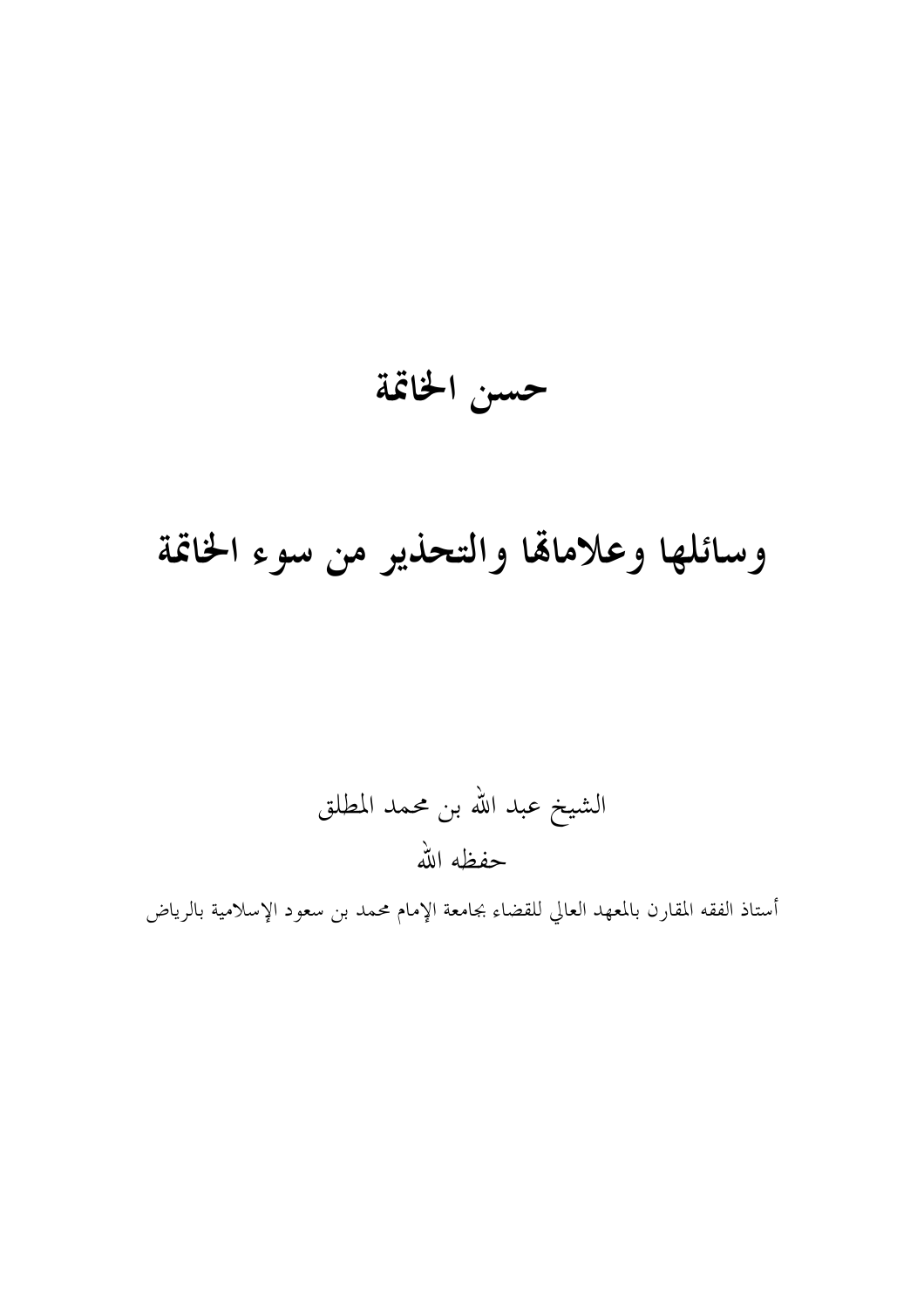الحمد لله الذي وسعت رحمته كلِّ شيء، وأحصى كلِّ شيء عددًا، رحم من شاء من عباده فهيأ لهم في الدنيا ما يرفع به درجالهم في الآخرة، فثابروا على طاعته، واجتهدوا في عبادته، إن أصابتهم سراء شكروا فكان حيرًا لهم، وإن أصابتهم ضراء صبروا فكانوا ممن قال الله فيهم: {إِنَّمَا يُوَفَّى الصَّابِرُونَ أَجْرَهُم بغَيْر حِسَاب} [الزمر: ١٠].

وأشهد أن محمدًا عبده ورسوله، المبعوث رحمةً للعالمين، صلى الله عليه وعلى آله وصحبه وسلم تسليمًا كثيرًا.

أما ىعد:

فإن نصيب الإنسان من الدنيا عمره، فإن أحسن استغلاله فيما ينفعه في دار القرار ربحت تجارته، وإن أساء استغلاله في المعاصى والسيئات حتى لقى الله على تلك الخاتمة السيئة فهو من الخاسرين، وكم حسرة تحت التراب والعاقل من حاسب نفسه قبل أن يحاسبه الله، وخاف من ذنوبه قبل أن تكون سببا في هلاكه، قال ابن مسعود: المؤمن يرى ذنوبه كأنه قاعد تحت جبل يخاف أن يقع عليه.

وكم شخص أصرَّ على صغيرةٍ فألِفَها وهانَت عليه و لم يفكر يومًا في عظمة من عصاه، فكانت سببًا في سوءِ خاتمته، قال أنس بن مالك رضي الله عنه: إنكم لتعملون أعمالاً هي أدق في أعينكم من الشعر كنا نعدها في عهد رسول الله – صلى الله عليه وسلم – من الموبقات.

وقد نبَّه الله في كتابه جميع المؤمنين إلى أهمية حسن الخاتمة، فقال تعالى: {يَا أَيُّهَا الَّذِينَ آمَنُواْ اتَّقُواْ اللَّهَ حَقَّ تُقَاتِهِ وَلاَ تَمُوتُنَّ إلاَّ وَأَنتُم مُّسْلِمُونَ} [آل عمران: ١٠٢]، وقال تعالى: {وَاعْبُدْ رَبَّكَ حَتَّى يَأْتِيَكَ الْيَقِينُ} [الحجر : ٩٩].

فالأمر بالتقوى والعبادة مستمر حبيّ الموت: لتحصل الخاتمة الحسنة.

وقد بين – صلى الله عليه وسلم – أن بعض الناس يجتهد في الطاعات ويبتعد عن المعاصي مدة طويلة من عمره، ولكن قبيل وفاته يقترف السيئات والمعاصي مما يكون سببًا في أن يختم له بخاتمة السوء، قال – صلى الله عليه وسلم –: «وإن الرجل ليعمل بعمل أهل الجنة حيّ ما يكون بينه وبينها إلا ذراع فيسبق عليه الكتاب، فيعمل بعمل أهل النار فيدخلها».

وورد في حديث سهل بن سعد الساعدي – صلى الله عليه وسلم – أن رحلاً من المسلمين في إحدى المعارك مع رسول الله – صلى الله عليه وسلم – أبلى بلاءً شديدًا، فأعجب الصحابة ذلك، وقالوا: ما أحزأ منا اليوم أحد كما أحزأ فلان، فقال رسول الله – صلى الله عليه وسلم –: «أما إنه من أهل النار». فقال بعض الصحابة: أينا من أهل الجنة إن كان هذا من أهل النار؟ فقال رحلٌ من القوم: أنا صاحبه، سأنظر ماذا يفعل، فتبعَه، قال: فجرح الرجل جرحًا شديدًا فاستعجل الموت، فوضع سيفه في الأرض وذبابه بين ثدييه، ثم تحامل على سيفه فقتل نفسه، فرجع الرجل إلى رسول الله – صلى الله عليه وسلم – فقال: أشهد أنك رسول الله، قال: وما ذلك؟ قال: الرجل الذي ذكرت آنفًا أنه من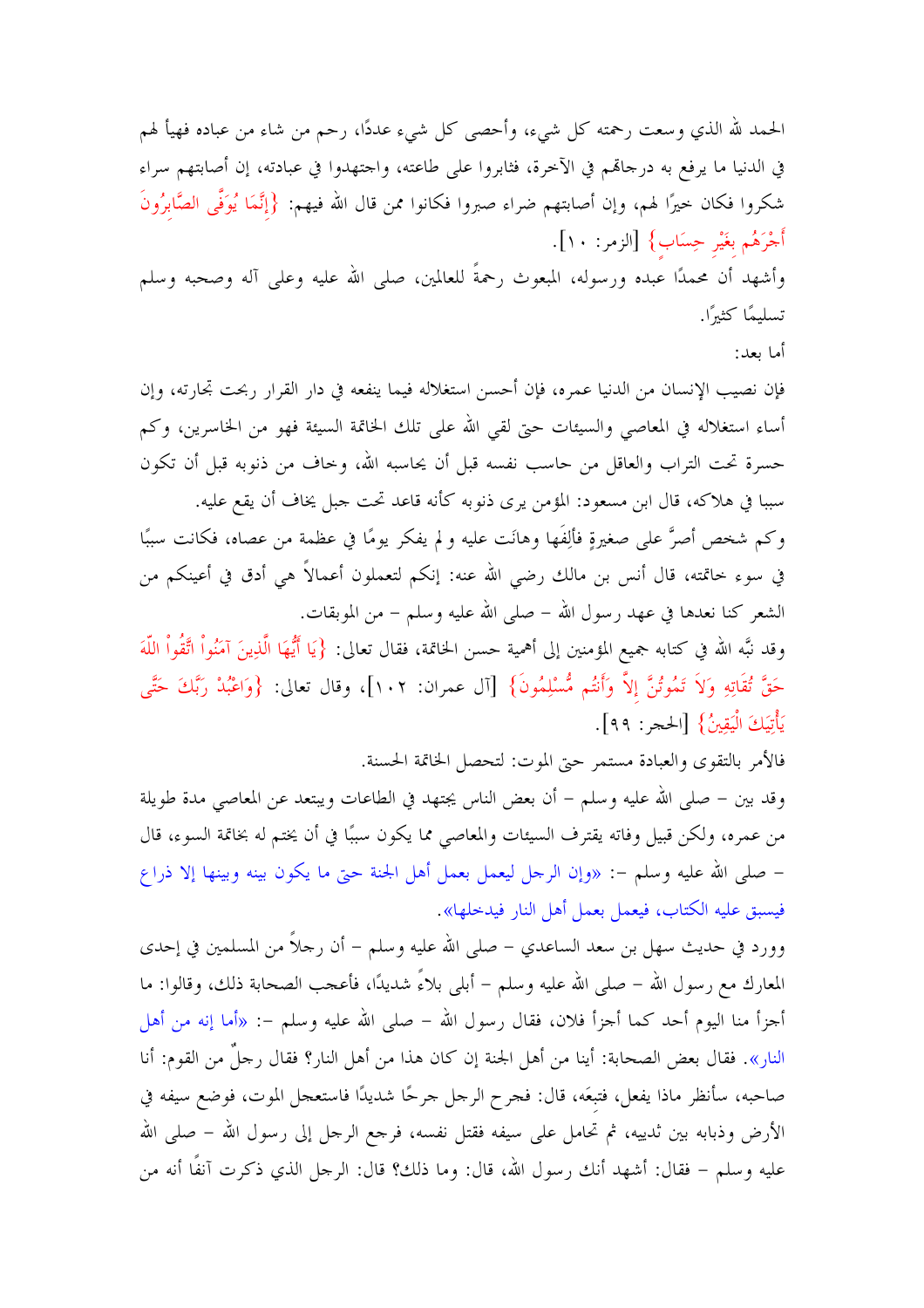أهل النار، فأعظم الناس ذلك، فقلت: أنا لكم به، فخرجت في طلبه حتى جرح جرحًا شديدًا، فاستعجل الموت فوضع نصل سيفه بالأرض وذبابه بين ثدييه، ثم تحامل عليه فقتل نفسه، فقال رسول الله – صلى الله عليه وسلم – عند ذلك: «إن الرجل ليعمل عمل أهل الجنة فيما يبدو للناس وهو من أهل النار». وفي بعض الروايات زيادة: «وإنما الأعمال بالخواتيم».

وقد وصف الله – سبحانه – عباده المؤمنين بألهم جمعوا بين شدة الخوف من الله مع الإحسان في العمل فقال: {إِنَّ الَّذِينَ هُم مِّنْ خَشْيَةِ رَبِّهِم مُّشْفِقُونَ (٥٧) وَالَّذِينَ هُم بآيَاتِ رَبِّهِمْ يُؤْمِنُونَ (٥٨) وَالَّذِينَ هُم برَبِّهِمْ لَا يُشْرِكُونَ (٥٩) وَالَّذِينَ يُؤْتُونَ مَا آتَوا وَّقُلُوبُهُمْ وَحِلَةٌ أَنَّهُمْ إلَى رَبِّهِمْ رَاحِعُونَ (٦٠) أُوْلَئِكَ يُسَارِعُونَ فِي الْخَيْرَاتِ وَهُمْ لَهَا سَابِقُونَ} [المؤمنون: ٥٧ – ٦١].

وقد كانت هذه حالة الصحابة – رضي الله عنهم –، وقد روى أحمد عن أبي بكر الصديق أنه قال: (وددت أين شعرة في حنب عبد مؤمن)، وكان – رضي الله عنه – يمسك بلسانه ويقول: هذا الذي أوردني الموارد.

وكان على بن أبي طالب يشتد حوفه من اثنتين: طول الأمل، واتباع الهوى، قال: فأما طول الأمل فينسبي الآخرة، وأما اتباع الهوى فيصد عن الحق. وكان يقول: ألا، إن الدنيا قد ولت مدبرة، والآخرة قد أسرعت مقبلة، ولكل واحدة منهما بنون، فكونوا من أبناء الآخرة ولا تكونوا من أبناء الدنيا، فإن اليوم عمل ولا حساب، وغدًا حساب ولا عمل.

وقد كان موت الفجأة مذمومًا في الإسلام؛ لأنه يُباغِت صاحبه ولا يمهله، فربما كان على معصية فيختم له بالخاتمة السيئة.

وقد كان السلف الصالح يخافون من سوء الخاتمة حوفًا شديدًا، قال سهل التستري: حوف الصديقين من سوء الخاتمة عند كل حطرة وعند كل حركة، وهم الذين وصفهم الله تعالى إذ قال: {وَّقُلُوبُهُمْ وَجِلَةٌ} [المؤمنون: ٦٠].

وينبغي أن يكون الخوف من سوء الخاتمة ماثلاً أمام عين العبد في كل لحظة؛ لأن الخوف باعثٌ على العمل، وقد قال: «من حاف أدلَجَ، ومن أدلَجَ بلغ المترل، ألا إن سلعة الله غالية، ألا إن سلعة الله الجنة».

لكن إذا قاربت وفاة الشخص وأشرف على الموت فينبغي له حينئذ أن يغلب حانب الرجاء، وأن يشتاق إلى لقاء الله، فإن من أحب لقاء الله أحب الله لقاءه، قال: «لا يموتن أحدكم إلا وهو يحسن الظن بالله عز وجل».

لكن كثيرًا من جهلة المسلمين اعتمدوا على سعة رحمة الله وعفوه ومغفرته، فاسترسلوا في المعاصي، وهذا حطأ واضح واستدلال موصل للهلاك، فإن الله غفور رحيم وشديد العقاب كما صرح بذلك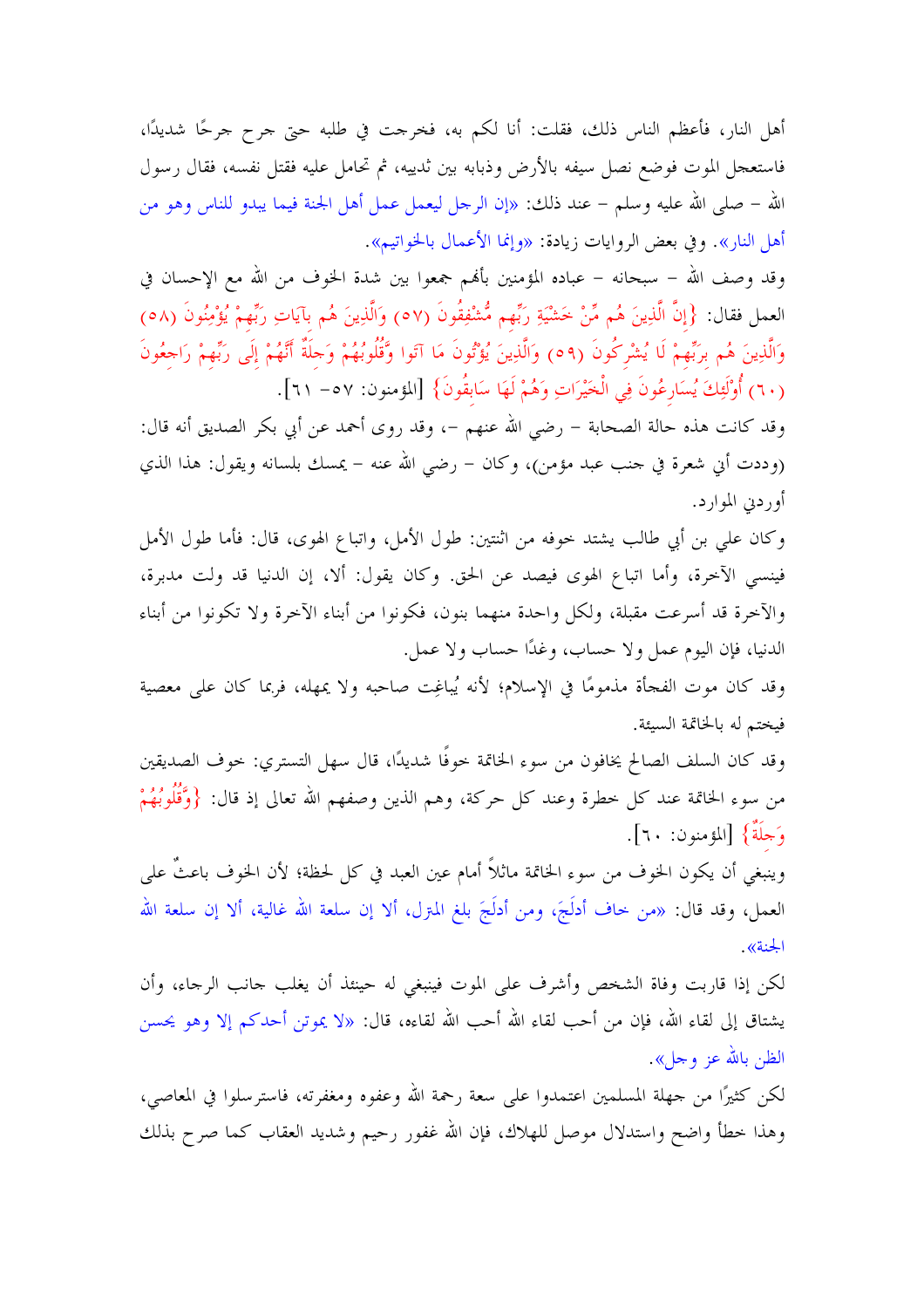في كتابه في كثير من المواضع، فقال حل من قائل: {نَبِّئْ عِبَادِي أَنِّي أَنَا الْغَفُورُ الرَّحِيمُ (٤٩) وَأَنَّ عَذَابِي هُوَ الْعَذَابُ الأَلِيمُ} [الحجر: ٤٩، ٥٠]. وقال معروف الكرحي: رجاؤك لرحمة من لا تطيعه من الخذلان والحمق .وقال بعض العلماء: من قطع عضوًا منك في الدنيا بسرقة ثلاثة دراهم، لا تأمن أن تكون عقوبته في الآخرة على نحو هذا. وينبغي للمسلم أن يحرص على أن يتخلص من ديون الناس ومظالمهم، فإن ما كان للعبد عند أحيه سيطلبه منه يوم القيامة لا محالة، فإن كان له حسنات أخذ منها، وإن لم يكن له حسنات أحذت سيئاته وطرحت عليه. وقد أخبر – صلى الله عليه وسلم – أن نفس المؤمن معلقة بدينه حتى يقضي عنه .

> وسنبين هنا الأسباب التي تنشأ عنها سوء الخاتمة بإيجاز: أو لاً: التسويف بالتوبة:

والتوبة إلى الله من جميع الذنوب واجبة على كل مكلف كل لحظة كما يدل عليه قوله تعالى: {وَتُوبُوا إِلَى اللَّهِ حَمِيعًا أَيُّهَا الْمُؤْمِنُونَ لَعَلَّكُمْ تُفْلِحُونَ} [النور: ٣١].

وكان – صلى الله عليه وسلم – وهو مغفورٌ له ما تقدَّم من ذنبه وما تأخر – يتوب إلى الله كل يوم مائة مرة، روى الأغرُّ المزني قال: قال رسول الله – صلى الله عليه وسلم –: «يا أيها الناس، توبوا إلى الله، فإن أتوب في اليوم مائة مرة».

وقد بين – صلى الله عليه وسلم – أن التائب من الذنب كمن لا ذنب له.

ومِنْ أَبْحَح حِيَل إبليس التي يحتال هِا على الناس التسويف في التوبة، فيوسوس للعاصبي بأن يتمهَّل في التوبة، فإن أمامه زمنًا طويلاً، ولو تاب الآن ثم رجع لا يمكن أن تقبل توبته بعد ذلك، فيكون من أصحاب النار، أو يوسوس له بأنه إذا بلغ الخمسين أو الستين مثلًا عليه أن يتوب توبة نصوحًا، ويلزم المسجد ويكثر القربات، أما الآن فإنه في شبابه وزهرة عمره فليمتع نفسه ولا يشق عليها بالتزام الطاعات من الآن.

هذه بعض مكائد إبليس في التسويف في التوبة.

قال بعض السلف الصالح: أنذركم سوف، فإلها أكبر حنود إبليس، ومثل المؤمن الحازم الذي يتوب إلى الله من كل ذنب وفي كل وقت خوفًا من سوء الخاتمة ومحبة لله، والمفرط المسوف الذي يؤخر توبته، كمثل قوم في سفر دخلوا قرية، فاما الحازم فاشترى ما يصلح لتمام سفره وحلس متأهبًا للرحيل. أما المفرط فإنه يقول كل يوم: سأذهب غدًا ،حتى أعلن أمير القافلة الرحيل ولا زاد معه، وهذا مثل للناس في الدنيا، فإن المؤمن الحازم مبيٍّ ما جاء الموت لم يندم، أما العاصبي المفرط فإنه يقول: {رَبِّ ارْحِعُونِ (٩٩) لَعَلِّي أَعْمَلُ صَالِحًا فِيمَا تَرَكْتُ} [المؤمنون: ٩٩، ١٠٠]. ثانيًا: طول الأمل: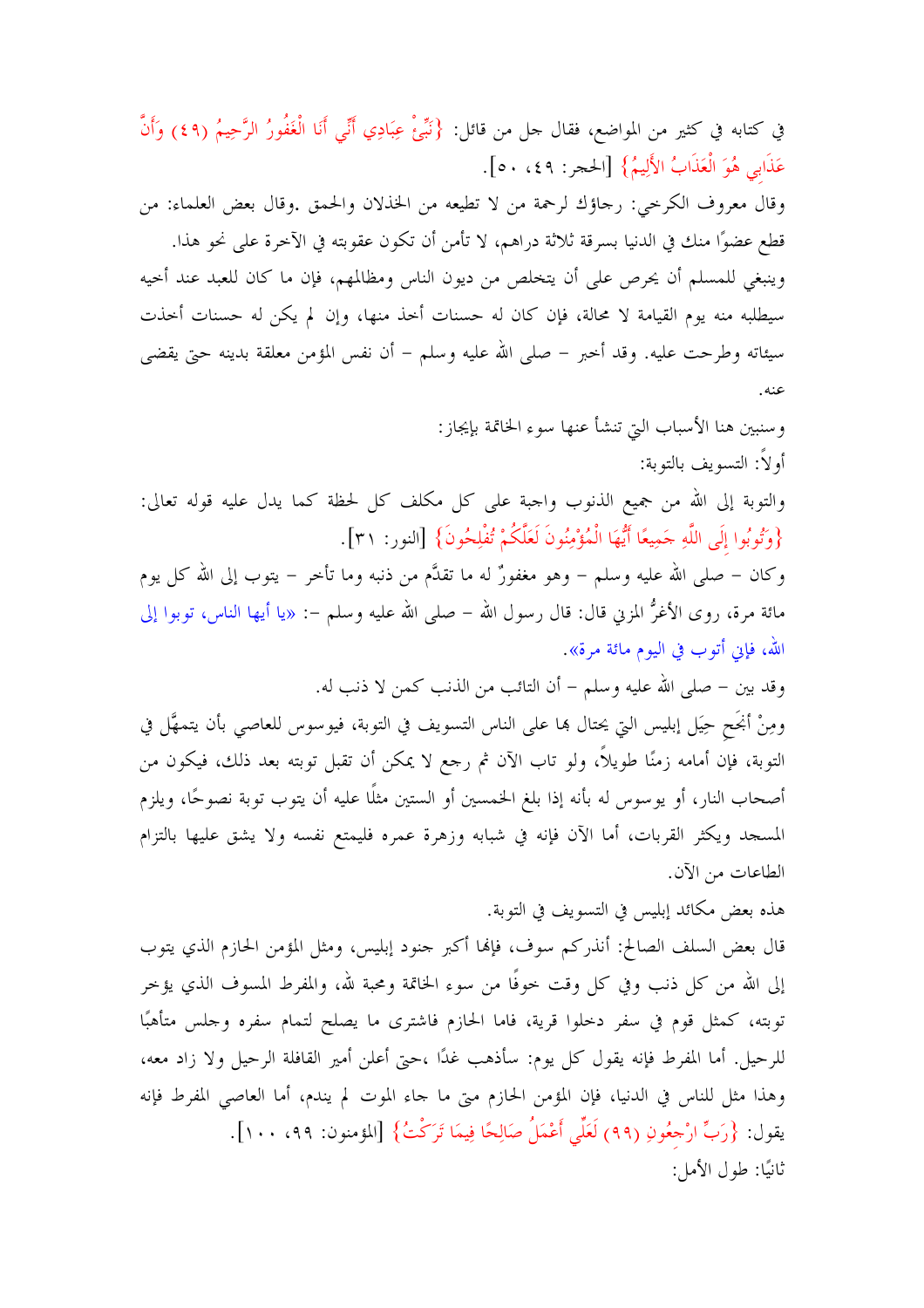وهو سبب شقاء كثير من الناس حين يخدع الشيطان أحدهم فيصور له أن أمامه عمرًا طويلاً وسنين متعاقبة، يبني فيها آمالاً شامخة، فيجمع همته لمواجهة هذه السنين ولبناء هذه الآمال، وينسى الآخرة ولا يتذكر الموت، وإذا ذكره يوما برم منه، لأنه ينغص عليه لذاته، ويكدر عليه صفو عيشه، وقد حذرنا منه الرسول – صلى الله عليه وسلم – أشد تحذير فقال: «إن أشد ما أحاف عليكم حصلتان: اتباع الهوى، وطول الأمل، فأما اتباع الهوى فإنه يصد عن الحق، وأما طول الأمل فإنه الحب للدنيا». فإذا أحب الإنسان الدنيا أكثر من الآخرة آثرها عليها، واشتغل بزينتها وزحرفها وملذاقما عن بناء مسكنه في الآخرة في جوار الله في حنته، {مَعَ الذِيْنَ أَنْعَمَ اللَّهُ عَلَيْهِمْ مِنَ النَّبَيِّيْنَ وَالصِّدِّيْقِيْنَ وَالشُّهَدَاء وَالصَّالِحِيْنَ وَحَسُنَ أُوْلَئِكَ رَفِيْقًا} [النساء: ٦٩].

ويظهر أثر قصر الأمل في المبادرة إلى الأعمال الصالحة واغتنام أوقات العمر، فإن الأنفاس معدودة والأيام مقدرة، وما فات لن يعود، وعلى الطريق عوائق كثيرة بيَّنها – صلى الله عليه وسلم – حينما قال: «بادِروا بالأعمال سبعًا هل تنظرون إلا إلى فقر مُنْس، أو غِنًى مُطْغ، أو مرض مُفسد، أو موت مُجهزٍ، أو الدجال فشر غائب يُنتظر، أو الساعة فالساعة أدهَى وأمَرُّ».

وقال عبد الله بن عمر – رضي الله عنهما –: أخذ رسول الله – صلى الله عليه وسلم – بمنكبي فقال: «كن في الدنيا كأنك غريب أو عابر سبيل»، وكان ابن عمر يقول: (إذا أمسيتَ فلا تنتظر الصباح، وإذا أصبحتَ فلا تنتظر المساء، وخذ من صحتك لمرضك، ومن حياتك لموتك).

وقد أرشد رسول الله – صلى الله عليه وسلم – المؤمنين إلى ما يُبعِد عنهم طول الأمل ويبصرهم بحقيقة الدنيا، فأمر بتذكر الموت، وبزيارة القبور، وبتغسيل الموتى، وتشييع الجنائز، وعيادة المرضى، وزيارة الصالحين، فإن كل هذه الأمور توقظ القلب من غفلته، وتبصره بما سيقدم عليه فيستعد له، وسنتكلم عن ذلك بإيجاز :

أ) أما ذكر الموت دائمًا فإنه يُزهِّد في الدنيا ويُرغِّب في الآخرة، فيحمل على الاجتهاد في العمل الصالح، وعدم الركون إلى الشهوات المحرمة في الدنيا الفانية.

وقد روى أبو هريرة أن النبي – صلى الله عليه وسلم – قال: «أكثِروا من ذكر هادم اللذات». وعن ابن عمر قال: قال رسول الله – صلى الله عليه وسلم –: «أكثرهم للموت ذكرًا، وأشدهم استعدادًا له، أولئك هم الأكياس، ذهبوا بشرف الدنيا وكرامة الآخرة».

ثم يفكر الإنسان في الموتى، ألم يكونوا أقوياء الأبدان يملكون الأموال ويأمرون وينهون، واليوم قد تسلط الدود على أجسادهم فنخرها، وعلى عظامهم فبدَّدَها؟ ثم يُفكِّر هل له أن يسلم من الموت أم أنه سيصل إلى ما وصل إليه أولئك فيستعد لتلك الدار ، ويتأهَّب بالأعمال الصالحة، فإنها العملة النافقة في الآخر ة.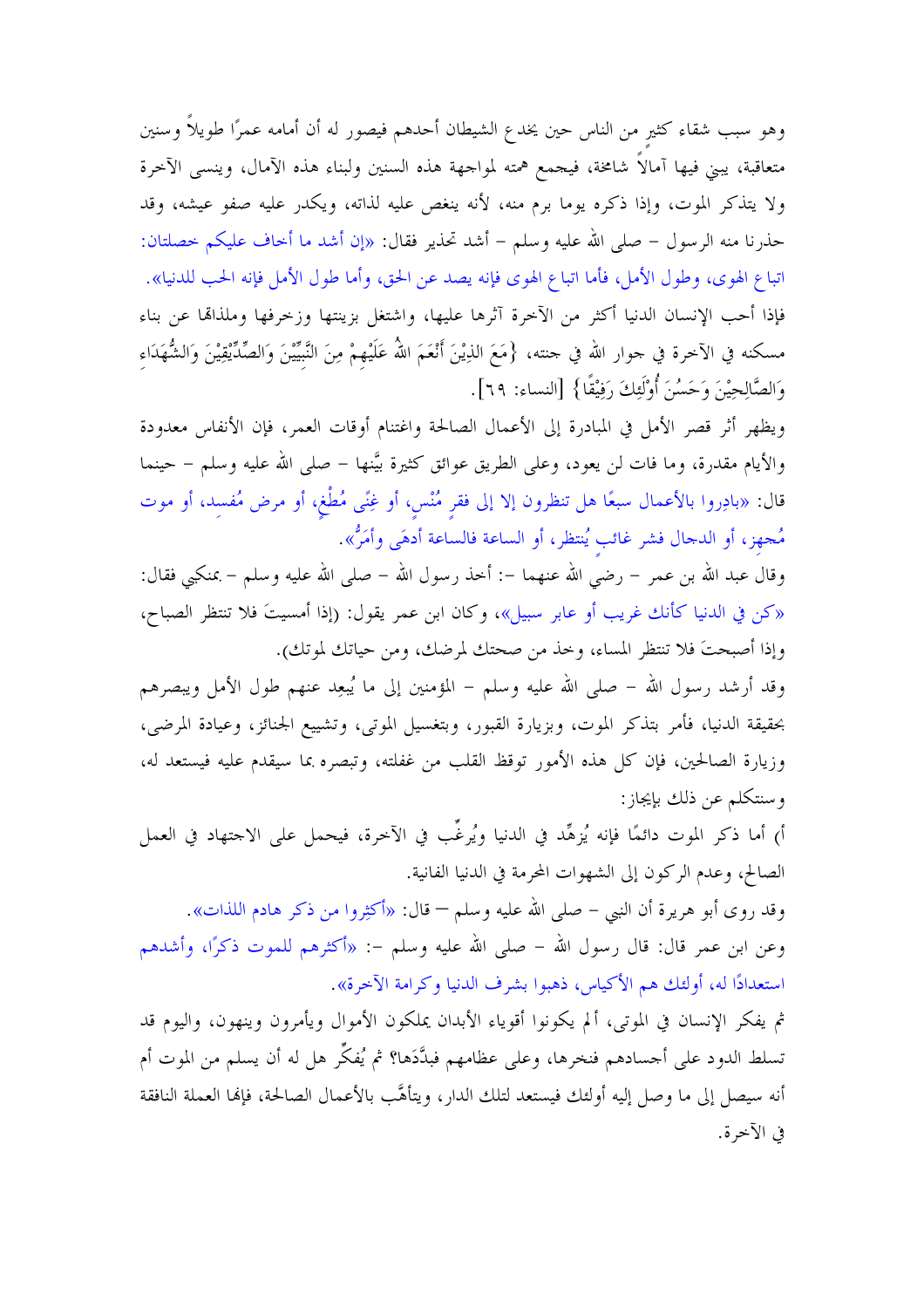ب) أما زيارة المقابر فإلها عِظَة بليغة للقلوب، فإذا رأى الإنسان المساكن المظلمة المحفورة، ورأى هذه النهاية التي يحثو فيها أحياء الميت عليه التراب بعد إدخاله في لحدٍ ضيق، وإغلاقه عليه بلبنَات من طين، ثم يرجعون عنه ويقتسمون أمواله، ويتملَّكون مخصَّصاته، وتزوَّجت نساؤه، وينسى بعد أن كان صاحب الكلمة في البيت، يأمر فيطاع، وينهى فلا يعصى، فإذا زار المؤمن المقبرة وتفكَّر في ذلك أدرك فائدة قول النبي: «زوروا القبور فإنها تُذكِّركم الموت».

ج) أما تغسيل الموتى وتشييع الجنائز فإن في تقليب الجسد على حشبة المغسلة عظة بليغة، وربما كان شديد البطش والهيبة، وقد صار بالموت حسدًا خامدًا لا حراك به، يقلبه الغاسل كيف يشاء.

وقد كان مكحول الدمشقى إذا رأى جنازة قال: اغدوا فإنا رائحون، موعظة بليغة وغفلة سريعة، يذهب الأول، والآخر لا عقل له.

وكان عثمان – رضي الله عنه – إذا شيَّع الجنازة ووقف على القبر بكي، فقيل له: تذكر الجنة والنار فلا تبكي، وتبكي إذا وقفت على القبر؟ فقال: سمعت رسول الله – صلى الله عليه وسلم — يقول: «إن القبر أول منازل الآخرة، فإن نجا منه صاحبه فما بعده أيسر منه، وإن لم يَنْجُ منه فما بعده أشد». د) أما زيارة الصالحين فلألها تُوقِظُ القلب وتبعث الهمة، فإن الزائر يرى الصالحين وقد احتهدوا في العبادة وتنافسوا في الطاعات، لا غاية لهم إلا رضا الله، ولا هدف لهم إلا الفوز بجنته، معرضين عن التفاني على الدنيا والاشتغال ها؛ لألها معوقة عن السير في ذلك الطريق الشريف.

وقد أرشد الله نبيه أن يصبر نفسه مع هؤلاء: «وَاصْبِرْ نَفْسَكَ مَعَ الَّذِينَ يَدْعُونَ رَبَّهُم بِالْغَدَاةِ وَالْعَشِيِّ يُريدُونَ وَجْهَهُ وَلَا تَعْدُ عَيْنَاكَ عَنْهُمْ تُريدُ زِينَةَ الْحَيَاةِ الدُّنْيَا وَلَا تُطِعْ مَنْ أَغْفَلْنَا قَلْبَهُ عَن ذِكْرِنَا وَاتَّبَعَ هَوَاهُ وَكَانَ أَمْرُهُ فُرُطًا} [الكهف: ٢٨].

وقيل للحسن: يا أبا سعيد، كيف نصنع؟ أنجالس أقوامًا يُخوِّفوننا حتى تكاد قلوبنا تطير؟ فقال: والله إنك إن تخالط أقوامًا يُخوِّفونك حتى يدركك أمنٌ خيرٌ لك من أن تصحب أقوامًا يُؤمِّنونك حتى يدركك خوف.

ثالثًا: حب المعصية وأُلفها واعتيادها:

فإذا ألِفَ الإنسان معصيةً من المعاصي ولم يتب منها فإن الشيطان يستولي بما على تفكيره حتى في اللحظات الأخيرة من حياته، فإذا أراد أقرباؤه أن يُلقِّنوه الشهادة ليكون آخر كلامه لا إله إلا الله، طغَت هذه المعصية على تفكيره فتكلَّم بما يفيد انشغاله بما.

وإليك بعض قصص هؤلاء: , جلَّ كان يعمل دلاَّلاً في السوق، ولما حضرته الوفاة لقَّنه أولاده الشهادة، فكانوا يقولون له: قل: لا إله إلا الله، فيقول: أربعة ونصف، أربعة ونصف. وقيل لآخر: قل لا إله إلا الله، فقال: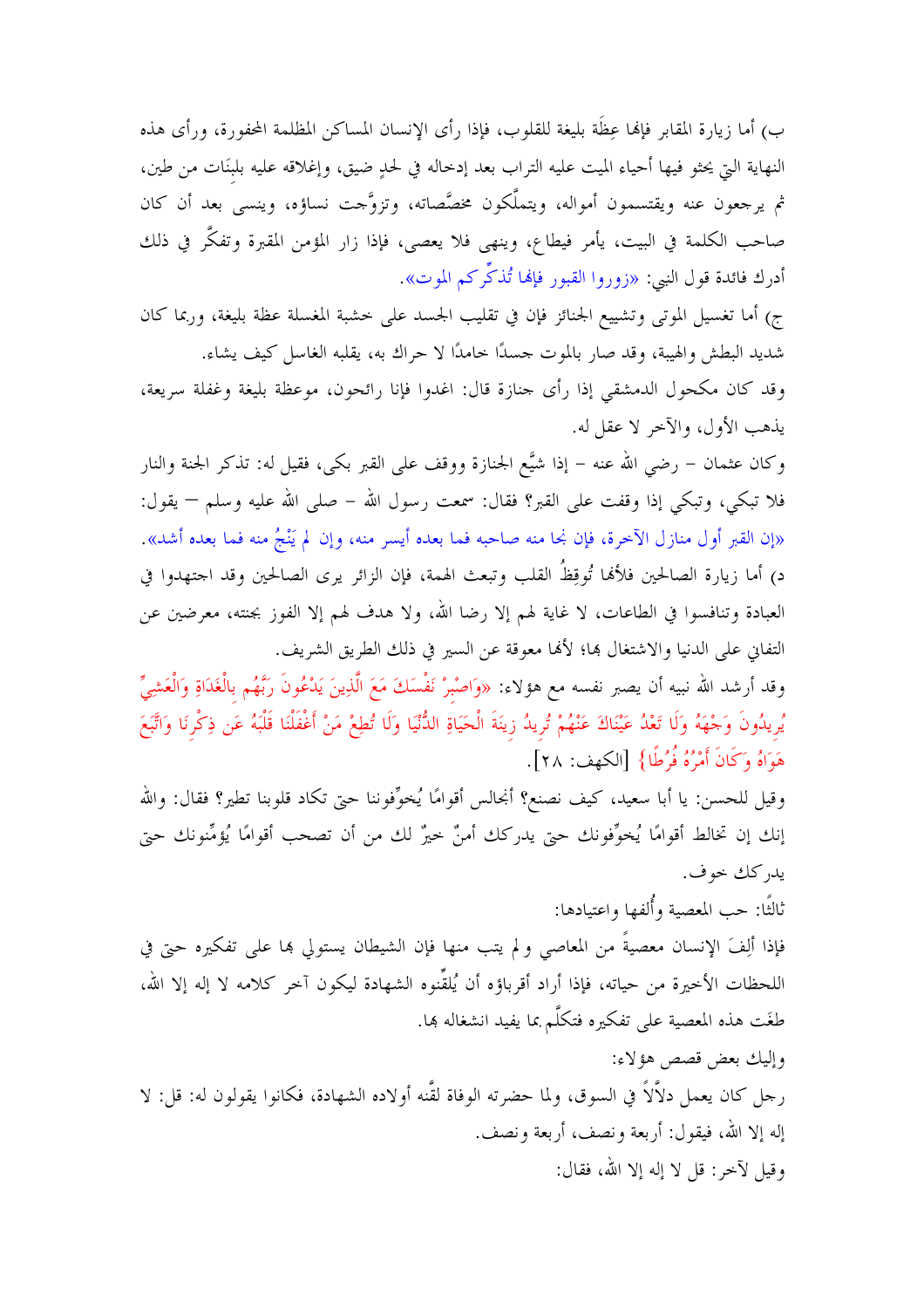يا رُبَّ قائلةٍ يومًا وقد تَعِبَت كيف الطريقُ إلى حمام مِنجاب وقيل لآخر: قل: لا إله إلا الله، فجعل يُغنِّي. وربما أدركه الموت في المعصية نفسها، فيلقى الله على تلك الحال التي تغضبه، وقد قال – صلى الله عليه وسلم –: «من مات على شيء بعثه الله عليه». رابعًا: الانتحار :

فإذا أصاب المسلم مصيبة فصبر واحتسب كانت له أجرًا، وإن جزع وتضايق من الحياة ورأى أن أحسن طريق له يتخلص به من هذه الأمراض والمشاكل هو الانتحار فقد اختار المعصيه، وأسرع إلى غضب الله، وقتل نفسه بدون حق.

وقد روى البخاري عن أبي هريرة – رضي الله عنه – قال رسول الله – صلى الله عليه وسلم –: «والذي يخنق نفسه يخنقها في النار، والذي يطعن نفسه يطعنها في النار».

وروى البخاري ومسلم عن أبي هريرة – رضي الله عنه — قال: شَهدَ رحلٌ مع رسول الله – صلى الله عليه وسلم – خيبر فقال لرحل ممن يدَّعي بالإسلام: «هذا من أهل النار». فلما حضر القتال قاتل الرحل قتالاً شديدًا فأصابَته حراحُه، فقيل له: يا رسول الله! الذي قلت له آنفًا إنه من أهل النار، فإنه قد قاتل اليوم قتالاً شديدًا، وقد مات، فقال النبي – صلى الله عليه وسلم –: «إلى النار»، فكاد بعض المسلمين أن يرتاب. فبينما هم على ذلك إذ قيل له: إنه لم يمت ولكن به حراح شديدة، فلما كان من الليل لم يصبر على الجراح فقتل نفسه، فأُخبر النبي – صلى الله عليه وسلم – فقال: «الله أكبر، أشهد أنِ عبد الله ورسوله». ثم أمر بلالاً فنادى في الناس أنه: «لن يدخل الجنة إلا نفسٌ مسلمة، وإن الله ليُّؤيِّد هذا الدين بالرجل الفاجر».

بشائر تدل على حسن الخاتمة: نبَّه النبي – صلى الله عليه وسلم – على بشائر تدل على حسن الخاتمة، إذا كانت وفاة العبد مع واحدة منها كان ذلك فَأْلاً طيبًا وبشارةً حسنة، منها: ١– نُطقه بكلمة التوحيد عند الموت، فقد روى الحاكم عن معاذ بن حبل قال: قال رسول الله – صلى الله عليه وسلم –: «من كان آخر كلامه: لا إله إلا الله دخل الجنة». ٢– أن يموت شهيدًا من أحل إعلاء كلمة الله، قال تعالى: {وَلاَ تَحْسَبَنَّ الَّذِينَ قُتِلُواْ فِي سَبيل اللّهِ أَمْوَاتًا بَلْ أَحْيَاء عِندَ رَبِّهمْ يُرْزَقُونَ (١٦٩) فَرحِينَ بمَا آتَاهُمُ اللَّهُ مِن فَضْلِهِ وَيَسْتَبْشِرُونَ بالَّذِينَ لَمْ يَلْحَقُواْ بهم مِّنْ خَلْفِهِمْ أَلاَّ خَوْفٌ عَلَيْهِمْ وَلاَ هُمْ يَحْزَنُونَ (١٧٠) يَسْتَبْشِرُونَ بنعْمَةٍ مِّنَ اللّهِ وَفَضْل وَأَنَّ اللَّهَ لاَ يُضِيعُ أَجْرَ الْمُؤْمِنِينَ} [آل عمران: ١٦٩– ١٧١].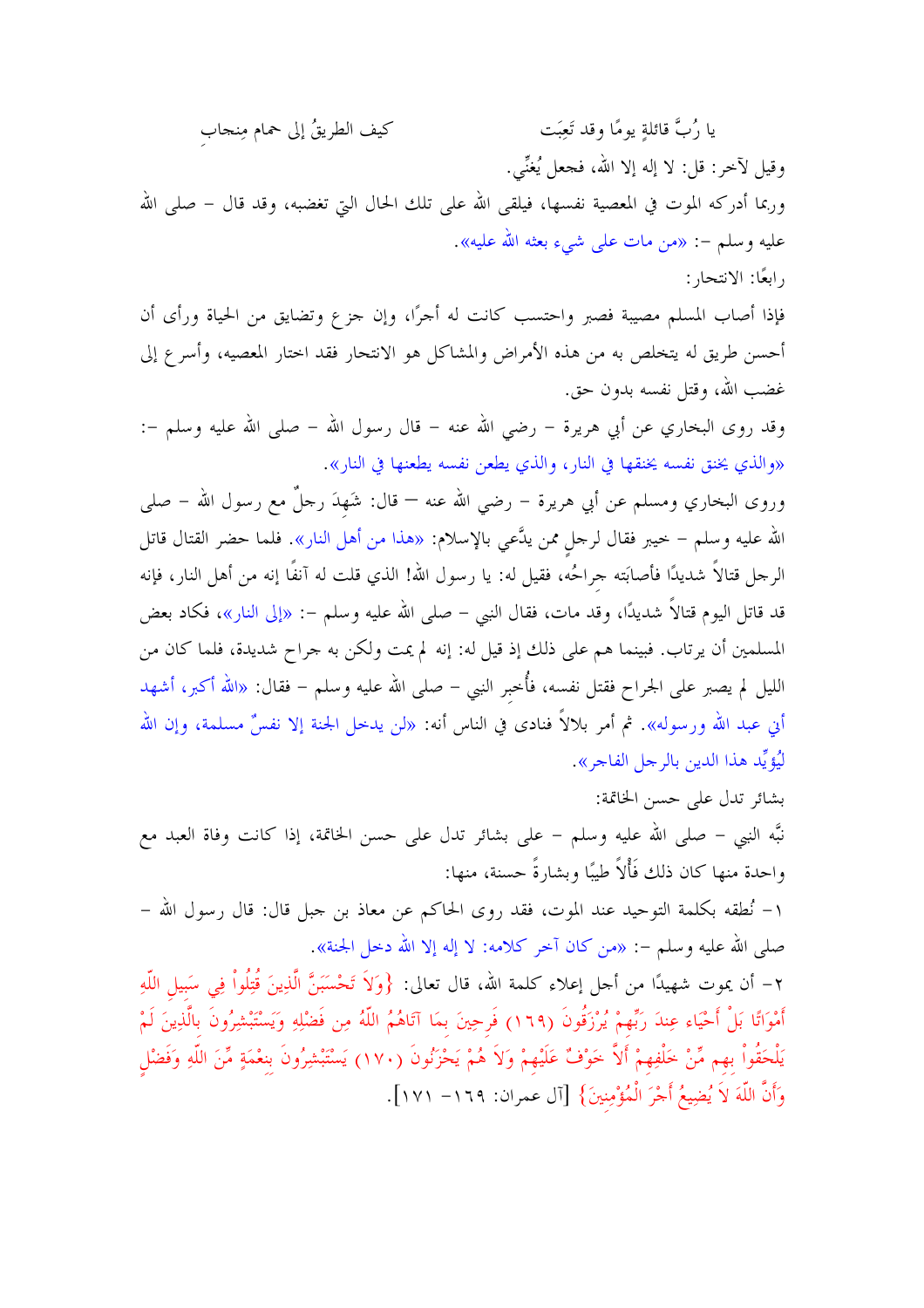٣- أن يموت غازيًا في سبيل الله، أو مُحرمًا بحج، قال: «من قُتِلَ في سبيل الله فهو شهيد، ومن مات في سبيل الله فهو شهيد»، وقال – صلى الله عليه وسلم – في المُحرم الذي وقَصَته ناقته: «اغسلوه بماء وسِدر، وكفُّنوه في ثوبَيْه ولا تُخمَّروا رأسه، فإنه يُبعَثُ يوم القيامة مُلبَّيًا».

٤– روى حذيفة – رضى الله عنه – قال: قال رسول الله: «مَن قال: لا إله إلا الله ابتغاءَ وجه الله حتم له بما دحل الجنة، ومن صام صومًا ابتغاء وجه الله حتم له به دحل الجنة، ومن تصدق بصدقة ابتغاء و حه الله حتم له ها دخل الجنة».

٥– الموت في سبيل الدفاع عن الخمس التي حفظتها الشريعة وهي: الدين، والنفس، والمال، والعرض، والعقل. عن سعيد بن زيد قال: قال رسول الله – صلى الله عليه وسلم –: «من قُتِلَ دون ماله فهو شهيد، ومن قُتِلَ دون أهله فهو شهيد، ومن قُتِلَ دون دينه فهو شهيد، ومن قُتِلَ دون دمه فهو شهيد».

٦– أن يموت صابرًا مُحتسبًا بسبب أحد الأمراض الوبائية، وقد نبَّه النبي – صلى الله عليه وسلم – إلى بعضها، فمنها:

أ– الطاعون: روى أنس بن مالك قال: قال رسول الله – صلى الله عليه وسلم –: «الطاعون شهادة لكل مسلم».

ب– السُّلُّ: روى راشد بن حبيش قال: قال رسول الله – صلى الله عليه وسلم –: «قتل المسلم شهادة، والطاعون شهادة، والمرأة يقتلها ولدها جمعاء شهادة، والسُّلِّ شهادة».

حــــ داء البطن: روى أبو هريرة – رضى الله عنه – قال: قال رسول الله – صلى الله عليه وسلم – : «ومن مات في البطن فهو شهيد».

د– ذات الجنب: روى جابر بن عتيك عن النبي – صلى الله عليه وسلم -: «وصاحبُ ذات الجنب شهيد»، وسيأتي بتمامه بعد قليل.

٧– موت المرأة في نفَّاسها بسبب ولدها: روى عُبادة بن الصامت عن النبي – صلى الله عليه وسلم – أنه قال: «والمرأة يقتلها ولدُها جمعاء شهادة، يجرُّها ولدُها بسرره إلى الجنة».

٨– الموت بالغرق والحرق والهدم: عن أبي هريرة – رضي الله عنه – قال: قال رسول الله – صلى الله عليه وسلم –: «الشهداء خمسة: المطعون، والمبطون، والغرق، وصاحب الهدم، والشهيد في سبيل الله – عز وجل –».

وعن حابر بن عتيك قال: قال رسول الله – صلى الله عليه وسلم –: «الشهداءُ سبعةٌ سوى المقاتل في سبيل الله: المطعون شهيد، والغرق شهيد، وصاحب ذات الجنب شهيد، والمبطون شهيد، والحرق شهيد، والذي يموت تحت الهدم شهيد، والمرأة قوت بجمع شهيدة».